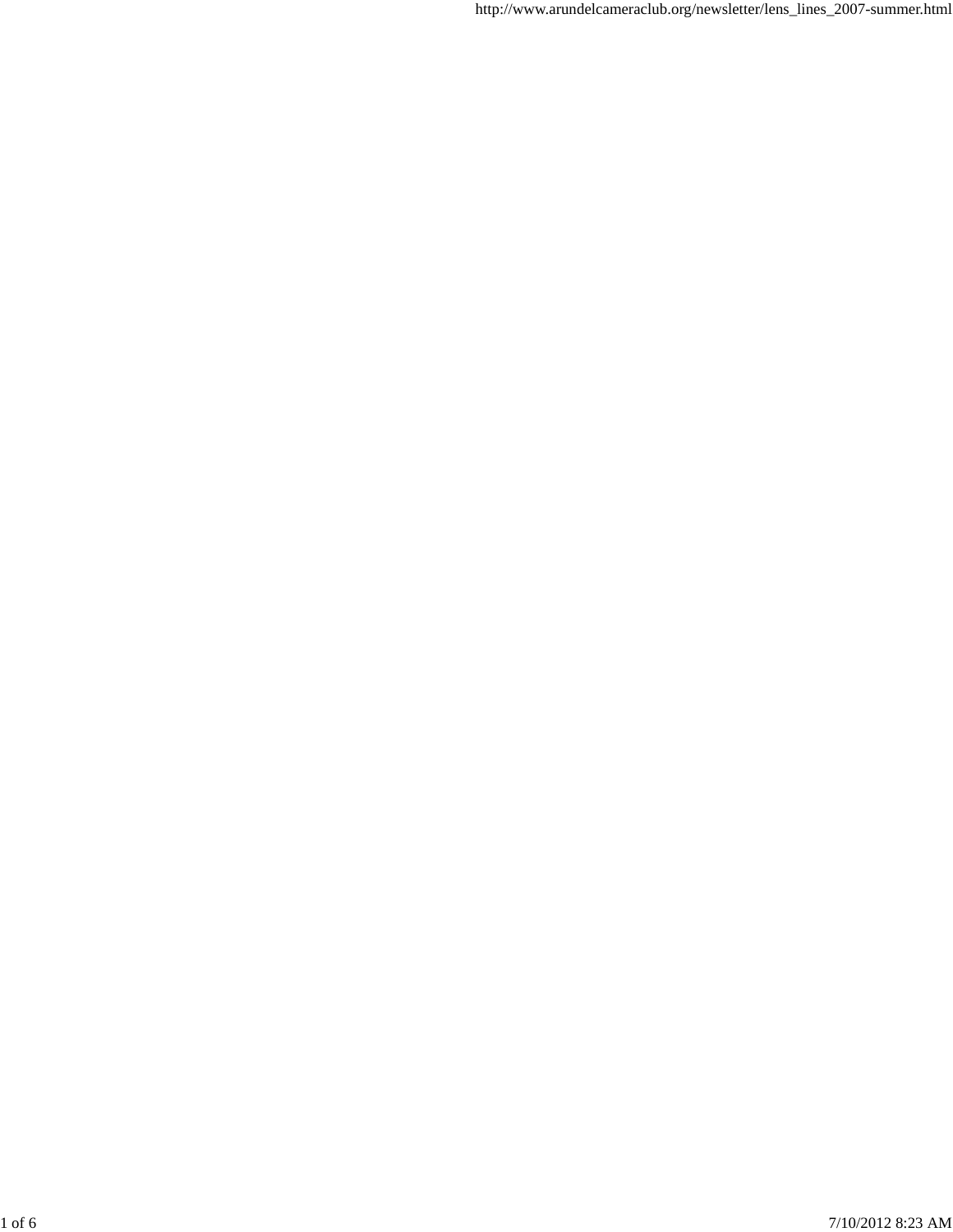

# **LENS LINES**

# The Official Newsletter of the Anne Arundel Camera Club **Summer 2007**

http://arundelcameraclub.org/

# **Field Trip**

**Aug.25** Sat. Pow Wow - Patterson Park http://www.baic.org/powwow/

They have not posted the schedule but the last time, there was a grand march at 6 PM followed by dancing. Our plan is to get there before the grand march and stay for dancing then eat dinner before returning to the Severna Park Park and Ride.

**Sept. 16** Sun. Lighthouse Challenge ( Havre de Grace ) 2 lighthouses

# **New Season**

It's that time of the year again. No not football season, time for the Arundel Camera Club to start a new year woo hoo! During the off season, a few select members, have been working to put together a bigger and better website chock full of info. Donna Neal has been working tirelessly to put together a roster of great upcoming speakers. Don't forget to shoot for our nail-biting competitions, make sure your getting down on the ground and venturing out during those late summer storms. Mark your calendar, September 5th - see ya there!

**First Meeting Sept. 5th. We are requesting that all members including potential members bring one photo they took this summer and be prepared to introduce themselves, tell where the picture was taken and a little about their photo experience (where they are now, where they have been and where they would like to go) with their photography. Allowing about 5 minutes per person. A nice introduction to club members and newbie's**

**Sept. 19th. Middleton Evans will give a talk on Water birds.**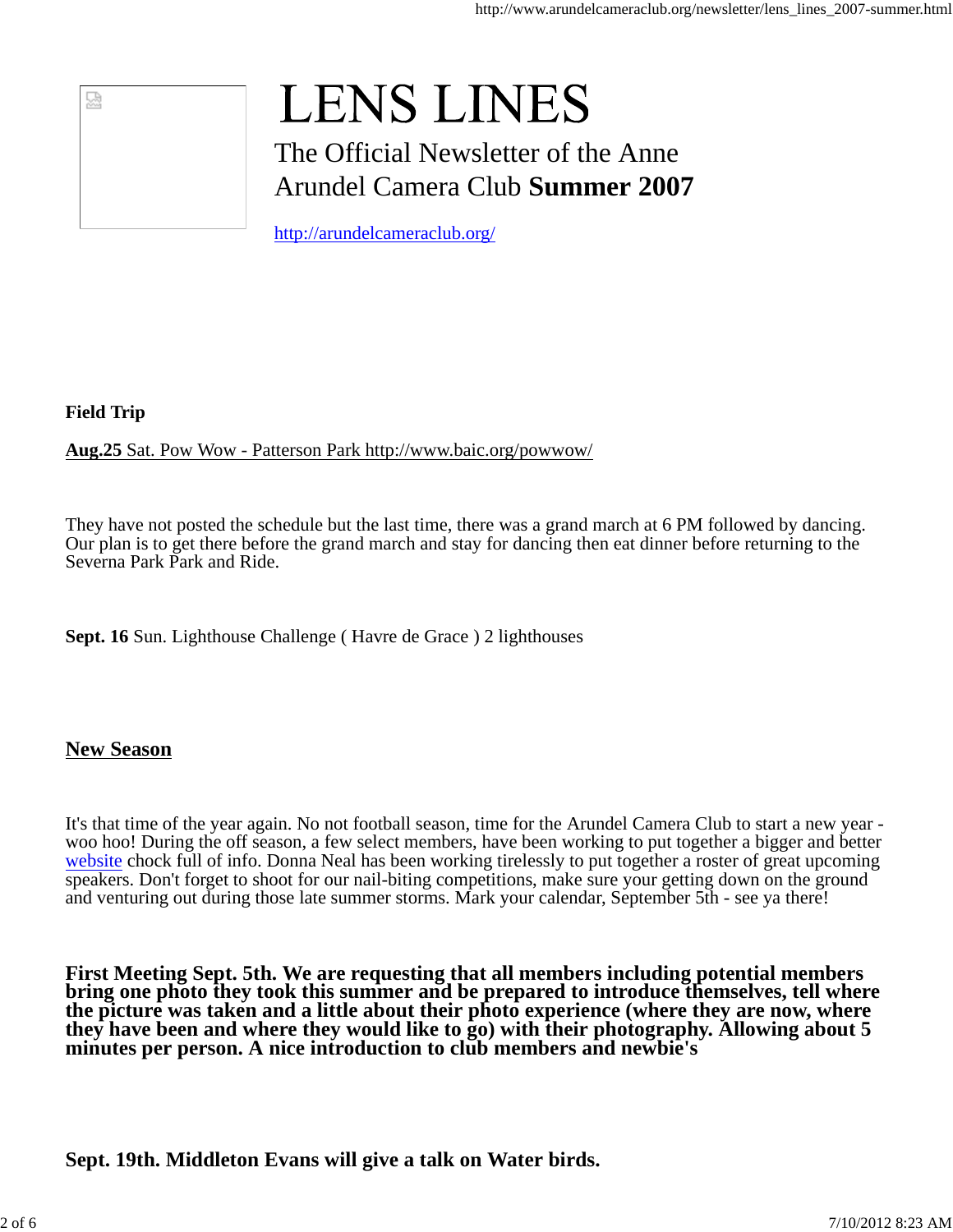# **http://www.ravenwoodpress.com/about.html**

## **Oct. 3 Jennifer Bodine Aubrey's daughter**

*Bodine's Chesapeake Bay Country* is by and about A. Aubrey Bodine, one of the greatest photographers of his time, a Baltimore pictorialist, and a Maryland treasure.

#### **http://www.cmptp.com/5624.htm**

#### **Oct 24th - Tony Sweet**

Tony's work is published on greeting cards, calendars, post cards, posters, annual reports, catalogs, and electronic mediums. He is represented by The Getty Picture Agency.

**http://www.tonysweet.com/**

**Oct 31st. - Digital Show and Tell - This will be an informative meeting about tricks used in photo editing programs to change the appearance of a image.**

**We will be showing the before image and after image and telling how it was changed.**

**Nov. 7th - Chris Peregoy as a presenter on Nov. 7th. Chris was actually a member of Arundel Camera Club back in the 70's.**

**http://art.umbc.edu/fac\_staff/peregoy.htm**

**Chris will be speaking to the group on pinhole photography**

**Jan. 9th - Open**

**Jan. 23rd. - David Hobby**

**http://strobist.blogspot.com/**

**Feb. 6th. - Howard Penn and Dick Chomitz (club members) will be giving presentations this evening.**

**Feb. 20th Celia Pearson Presentation**

**http://www.pearsonphotography.com/pearson\_hp.html**

**March 5th - Open**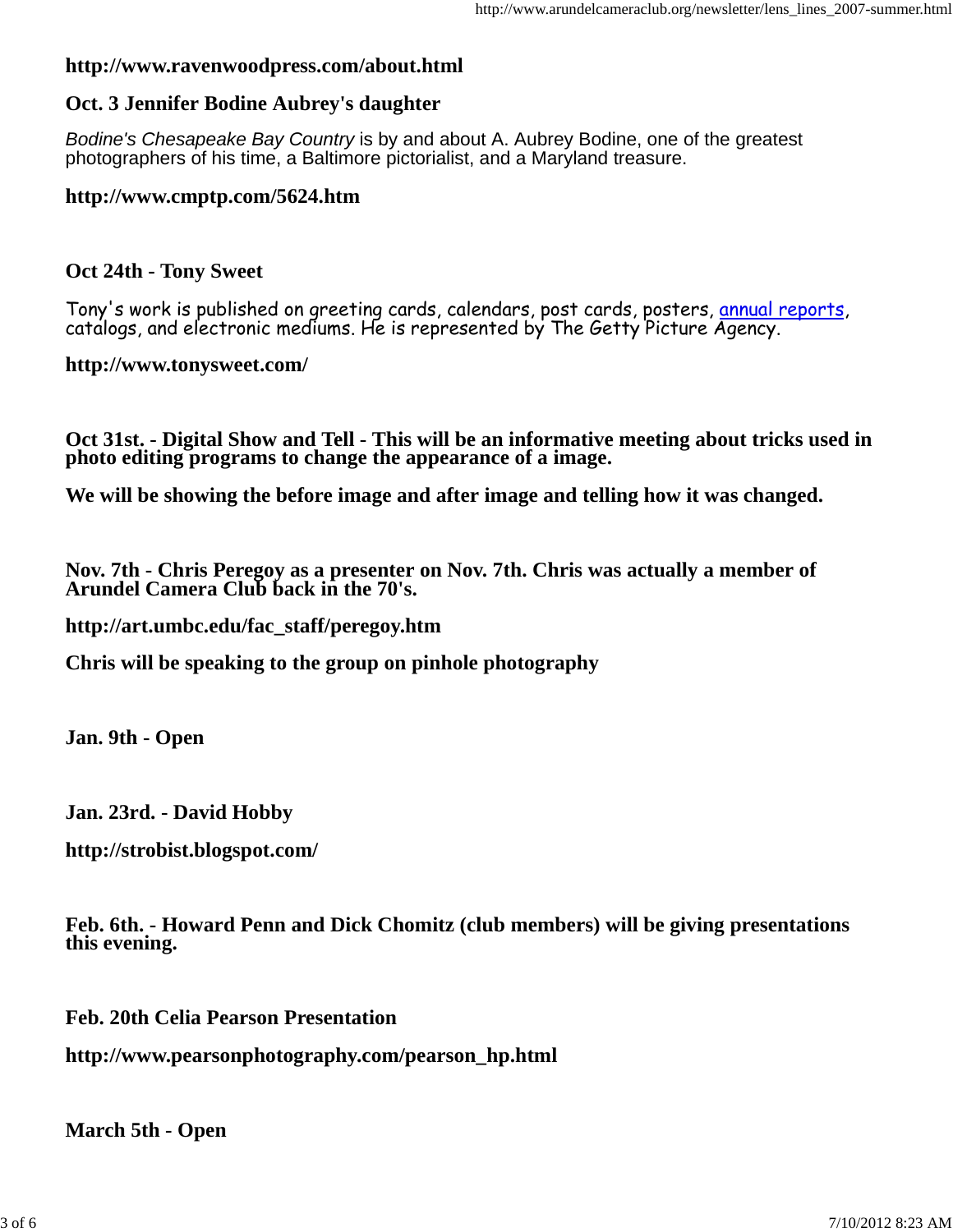**March 19th - Ferrell McCollough Has** a book on HDR photography coming out March 08. Will be speaking on how the book was put together and the book will be for sale at this meeting

# **http://beforethecoffee.wordpress.com/**

**April 2nd. - Open**

**April 16th Open. -**

**April 30th. - Digital Show and Tell by members**

**May 7 - Business meeting**

**May 14 - Club Events Contest**

**May 21 - Banquet**

**May 28 - No meeting/snow date**

# **Contests**

**Calling all photographers** (amateurs, professionals and students alike): Enter your photos of Maryland's rich natural and recreational resources : water, wildlife, farms, fields, parks, forests and protected areas -- into the **Third Annual Maryland Natural Resource Photo Contest**.

Grand Prize is a \$600 gift card from Ritz Camera and Boater's World. A complete listing of prizes can be found at www.dnr.maryland.gov/photocontest/

The 2007 contest is sponsored by the Maryland Department of Natural Resources, Ritz Camera and Maryland Public Television. In addition to the prizes, thirteen winners will have their photos published in *The Maryland Natural Resource* magazine as well as the **2008 Maryland Natural Resource Calendar. Deadline for entries is September 10, 2007** For rules and an entry form, or to view last years winners, visit **www.dnr.maryland.gov/photocontest/**

# **The 2008 International Photography Competition**

February 8, 2008 through March 8, 2008

An opportunity for photographers to exhibit their work in one of the Greater Washington DC area's premier independent fine arts galleries. We have had tremendous success with our previous juried exhibitions, which were widely reviewed in several local art magazines and national newspapers. See some of our reviews here. These other exhibitions have in several cases also opened up additional exhibition opportunities for artists in the DC area.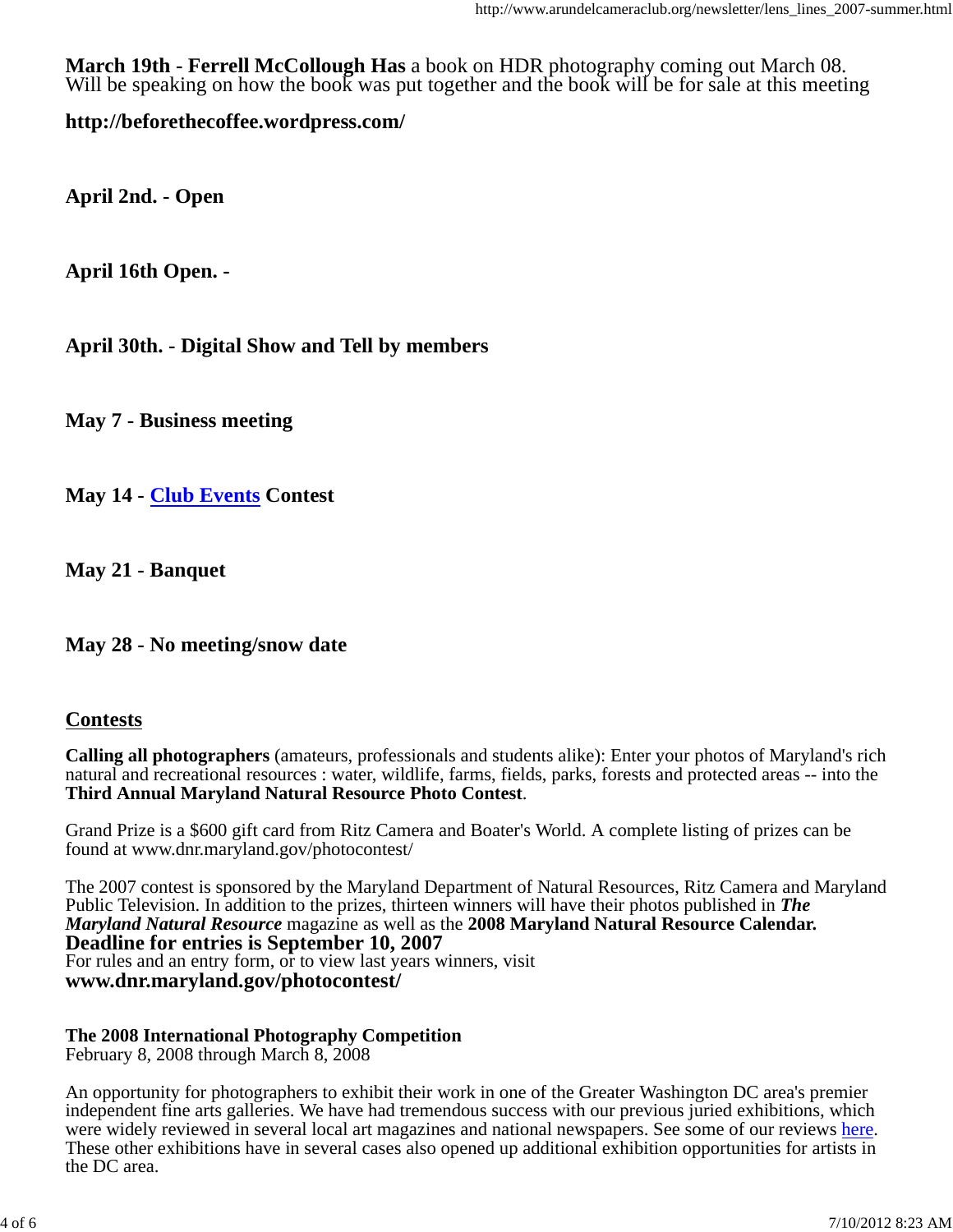Slides due ............................................... 28 December 2007

**The Fraser Gallery** 7700 Wisconsin Avenue, Suite E Bethesda, MD 20814 Tel: 301 718-9651

# **NOTE FROM OUR WEB MASTER**

The Arundel Camera Club website URL is now http://arundelcameraclub.org/ Camera Club Member's image galleries are at and are linked from the club website.

### **President**

Howard Penn 410-544-1742 email:

### **1st VP(s) Programs:**

Donna Neal 410-551-6548 email:

Cathy Steele 410-544-3629 email: c.m.steele@juno.com

### **2nd VP(s) Contests:**

Chip Bulgin 410-518-6876 email:

**Assoc.**

Richard Chomitz 410-721-5573 email:

#### **Secretary / Treasurer:**

Betty Harris 410-729-0255 email: ef.harris@verizon.net

### **Delegates**

Dick Chomitz

#### **Webmaster**

Rogard Ross 410-759-2932 email: rogard@yahoo.com

# **Do you have and Idea for an Article for your Newsletter?**

Please e-mail your contributing article to the Newsletter Editor by the 4th Wednesday of Any Month ().